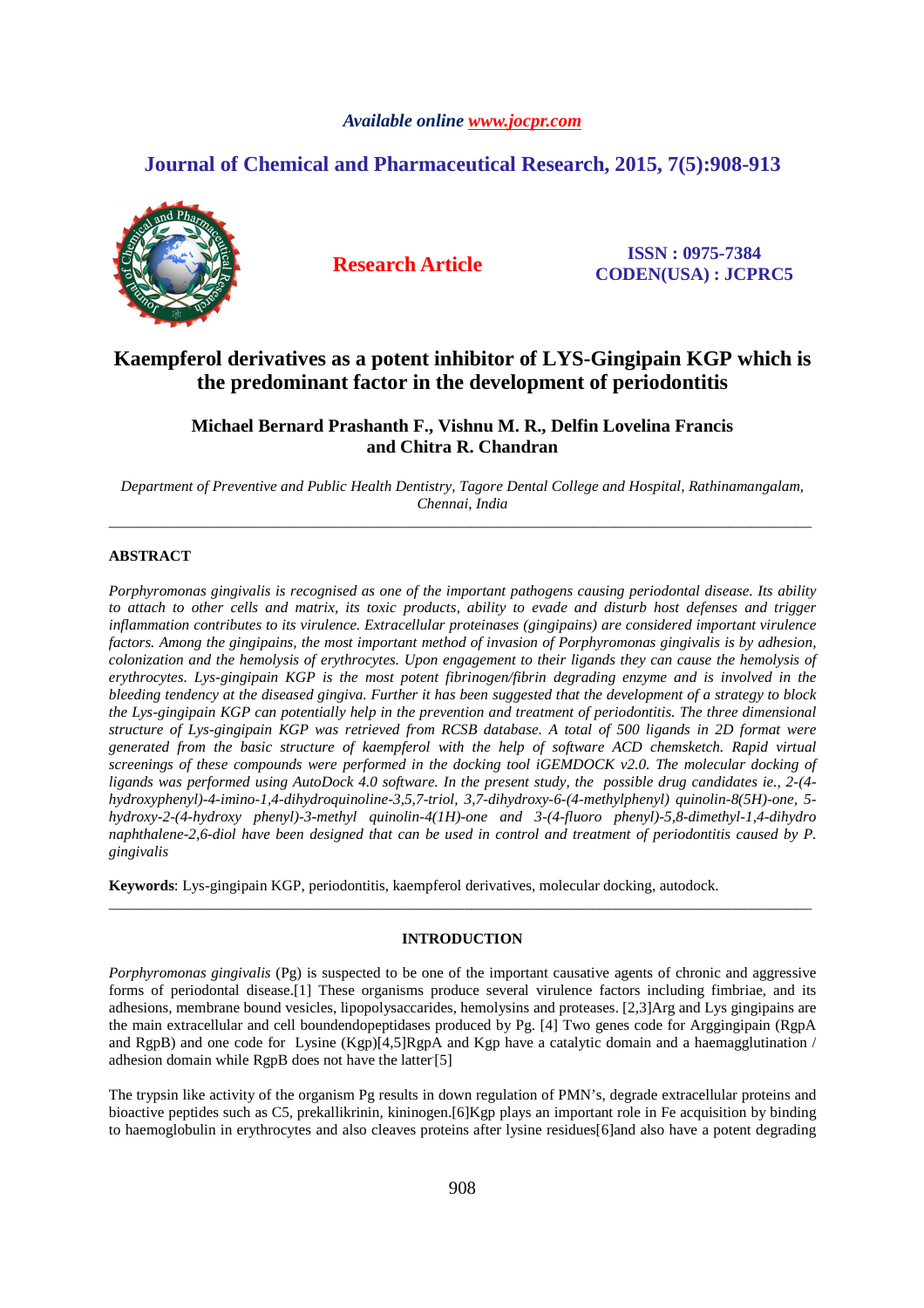enzyme for fibrinogen and involved in the bleeding tendency in diseased gingiva.[7] On the bacterial membrane surface RgpA and Kgp form large complexes that causes proteolysis, haemacquisition, platelet activation, red blood cell agglutination, haemolysis, and adhesion to extracellular matrix.[8] Reynolds et al[9] implicated Kgp and RgpB as the primary virulence factor of Pg in murine models of alveolar bone destruction. It has been advocated that gingipains are the main virulence factors of Pg and should be targeted for the treatment and prevention of periodontitis.[9]

*\_\_\_\_\_\_\_\_\_\_\_\_\_\_\_\_\_\_\_\_\_\_\_\_\_\_\_\_\_\_\_\_\_\_\_\_\_\_\_\_\_\_\_\_\_\_\_\_\_\_\_\_\_\_\_\_\_\_\_\_\_\_\_\_\_\_\_\_\_\_\_\_\_\_\_\_\_\_*

It has been suggested that gingipain inhibition by vaccination and gingipains specific inhibitors would be a useful therapy for periodontitis caused by Pg. Grenier and La[10] published a review of proteases of Pg as potential targets for plant derived products. Polyphenols isolated from Cranberry and green tea were found to inhibit several proteases produced by Pg. Kaempferol (3,5,7-trihydroxy-2-(4-hydroxyphenyl)-4H-1-benzopyran-4-one) is a flavonoid found in many edible plants (e.g. tea, broccoli, cabbage, kale, beans, endive, leek, tomato, strawberries and grapes) and in plants or botanical products commonly used in traditional medicine. Numerous preclinical studies have shown that kaempferol and some glycosides of kaempferol have a wide range of pharmacological activities, including antioxidant, anti-inflammatory, antimicrobial, anticancer, cardioprotective, neuroprotective, antidiabetic, anti-osteoporotic, estrogenic/antiestrogenic, anxiolytic, analgesic and antiallergic activities.[11] Many studies have found that green tea derived kaempferol and its related compounds have been found to be effective in the treatment of Pg and its related periodontal disease.[12,13,14]Hence an attempt is made in this study to evaluate kaempferol and its derivatives as the inhibitor of Lysine gingipain KGP.

### **EXPERIMENTAL SECTION**

This work was performed in the medical informatics facility of Department of Microbiology, Tagore Medical College and Hospital with prior permission.

#### PROTEIN PREPARATION

The three dimensional structure of Lysine gingipain KGP was retrieved from RCSB database (http://www.rcsb.org/pdb/explore/explore.do?structureId=3km5). Its RCSB code is 3KM5.

#### ACTIVE SITE PREDICTION

The possible binding sites of gingipains were searched using binding site prediction 3DLIGANDSITE, an online tool (http://www.ncbi.nlm.nih.gov/pubmed/20513649)[20]. The binding site thus obtained was selected for this study.

#### GENERATION AND OPTIMIZATION OF LIGAND

The structure of kaempferol (Figure 1) was obtained from pubchem database. Its compound ID is5280863. Its IUPAC name is 3,5,7-trihydroxy-2-(4-hydroxyphenyl)chromen-4-one. The kaempferol has a molecular weight of 286.2363 [g/mol] and its XlogP3 value is 1.9. A total of 500 ligands in 2D format were generated from the basic structure of kaempferol with the help of software ACD chemsketch[15]. The ligands were saved in mol 2 format. The OPEN BABEL software (www.vcclab.org/lab/babel/start.html) was used to convert mol format to pdb format. Rapid virtual screenings of these compounds were performed in the docking tool iGEMDOCK v2.0[16]. A population size of 150 is set with 70 generation and one solution for quick docking. The ligands with low binding energy were selected for the further study. The selected ligands were then analyzed for drug- relevant properties based on "Lipinski's rule of five" and other drug like properties using OSIRIS Property Explorer (http://www.organicchemistry.org/prog/peo/), Mol soft: Drug-Likeness and molecular property explorer (http://www.molsoft.com/mprop/). On the basis of binding affinity and drug like properties, all these ligands were taken for further molecular docking study.

#### PROTEIN – LIGAND DOCKING

The docking of ligands was performed using AutoDock 4.0 software. Docking was performed to obtain a population of possible conformations and orientations for the ligands at the binding site and also its binding energy. Using the software, polar hydrogen atoms were added to the Lys-gingipain (Kgp) and its non-polar hydrogen atoms were merged. All bonds of ligands were set to be rotatable. All calculations for protein- ligand flexible docking were done using the Lamarckian Genetic Algorithm (LGA) method. The grid box with a dimension of 126 x 126 x 126 points was used so as to cover the entire enzyme binding site and accommodate ligands to move freely. The best conformation was chosen with the lowest docked energy, after the docking search was completed.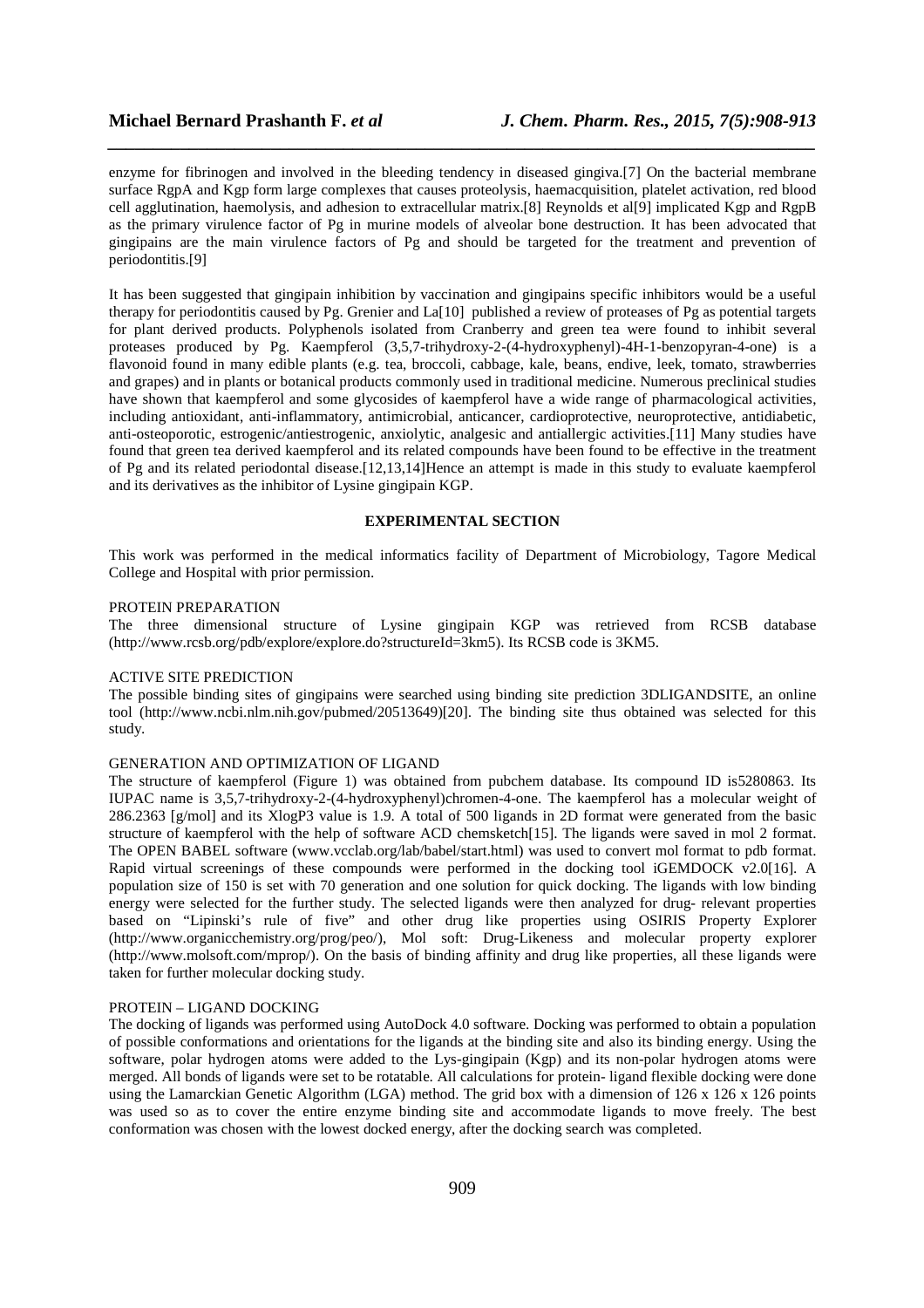

*\_\_\_\_\_\_\_\_\_\_\_\_\_\_\_\_\_\_\_\_\_\_\_\_\_\_\_\_\_\_\_\_\_\_\_\_\_\_\_\_\_\_\_\_\_\_\_\_\_\_\_\_\_\_\_\_\_\_\_\_\_\_\_\_\_\_\_\_\_\_\_\_\_\_\_\_\_\_*

**Figure 1: Structure of kaempferol** 

#### **RESULTS AND DISCUSSION**

The 3D structure of Lys-gingipain KGP is shown Figure 2. It is made up of 2,164 amino acids. Alpha helices are coloured magenta, beta sheets are coloured yellow, turns are coloured pale blue, and all other residues are coloured white.



**Figure 2: The 3D structure of Lys-gingipain KGP viewed with Rasmol structure colour scheme** 

A total of 500 ligands were derived from kaempferol using ACD chemsketch software. It was converted to pdb format using OPEN BABEL software. On virtual rapid screening with iGEMDOCK software, four compounds were found to have good fit with a low binding energy.

The Table 1 displays the results obtained in rapid virtual screening by iGEMDOCK of the four ligands. From the table it is clear that the four ligands have low total binding energies and thus were taken to further docking studies. Their docking pose is shown in Figure 3. The structure and the IUPAC name of the four ligands were shown in the Figure 4.

| Table 1: The results of iGEMDOCK showing binding energies of four selected ligands |  |
|------------------------------------------------------------------------------------|--|
|------------------------------------------------------------------------------------|--|

| S.no | agand                                                           | <b>Total Energy</b> | VanderWaals Forces | <b>H</b> Bond | Elec |
|------|-----------------------------------------------------------------|---------------------|--------------------|---------------|------|
|      | 2-(4-hydroxyphenyl)-4-imino-1,4-dihydroquinoline-3,5,7-triol    | $-90.7854$          | -77 9373           | $-12.8481$    |      |
|      | $3,7$ -dihydroxy-6-(4-methylphenyl)quinolin-8(5H)-one           | $-86.8828$          | -78.1666           | $-8.71621$    |      |
|      | $5$ -hydroxy-2-(4-hydroxyphenyl)-3-methylquinolin-4(1H)-one     | $-85.3846$          | -74 3527           | $-11.0319$    |      |
|      | 3-(4-fluorophenyl)-5,8-dimethyl-1,4-dihydronaphthalene-2,6-diol | $-85.6023$          | $-81.0006$         | $-4.60169$    |      |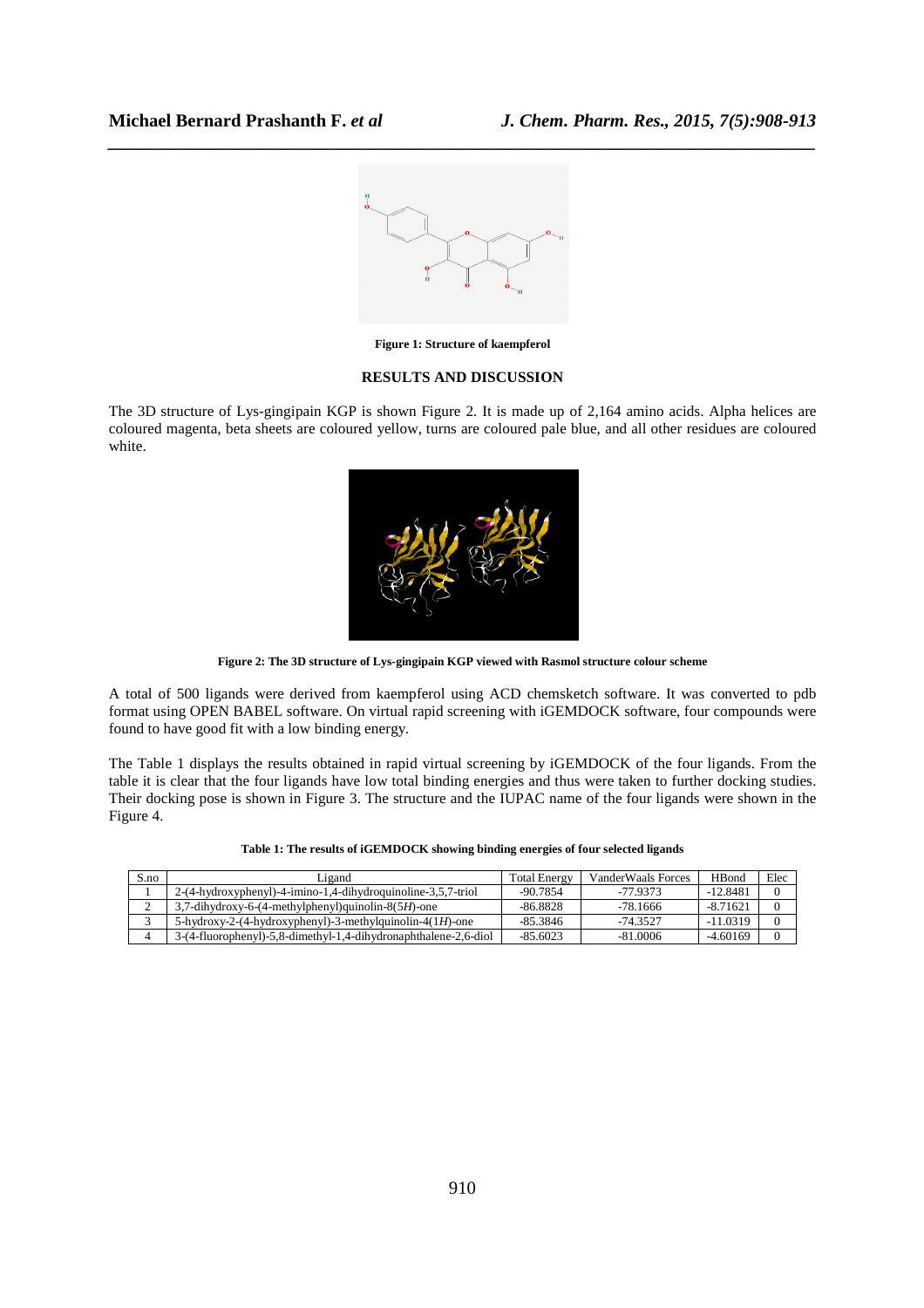

**Figure 3: Docking pose of the four ligands with Lys-gingipain KGP** 



**Figure 4: The structure and the IUPAC name of the four ligands** 

**Table 2: The Lipinski's properties of the selected four ligands** 

| S. No. | igand                                                           | Molecular weight | Xlog p | H bond donor | H bond acceptor |
|--------|-----------------------------------------------------------------|------------------|--------|--------------|-----------------|
|        | 2-(4-hydroxyphenyl)-4-imino-1.4-dihydroquinoline-3.5.7-triol    | 282.06           | 2.002  |              |                 |
|        | $3,7$ -dihydroxy-6-(4-methylphenyl)quinolin-8(5H)-one           | 263.06           | 2.178  |              |                 |
|        | $5$ -hydroxy-2-(4-hydroxyphenyl)-3-methylquinolin-4(1H)-one     | 263.06           |        |              |                 |
|        | 3-(4-fluorophenyl)-5,8-dimethyl-1,4-dihydronaphthalene-2,6-diol | 275.05           | .677   |              |                 |

The four ligands were subjected for its ADMET properties. The Table 2 depicts the values related to the Lipinski's rule of Five. From the table it is evident that all the four selected ligands obey the rule. The Table 3 shows the drug relevant properties of the four ligands. They all possess good drug score and drug likeness.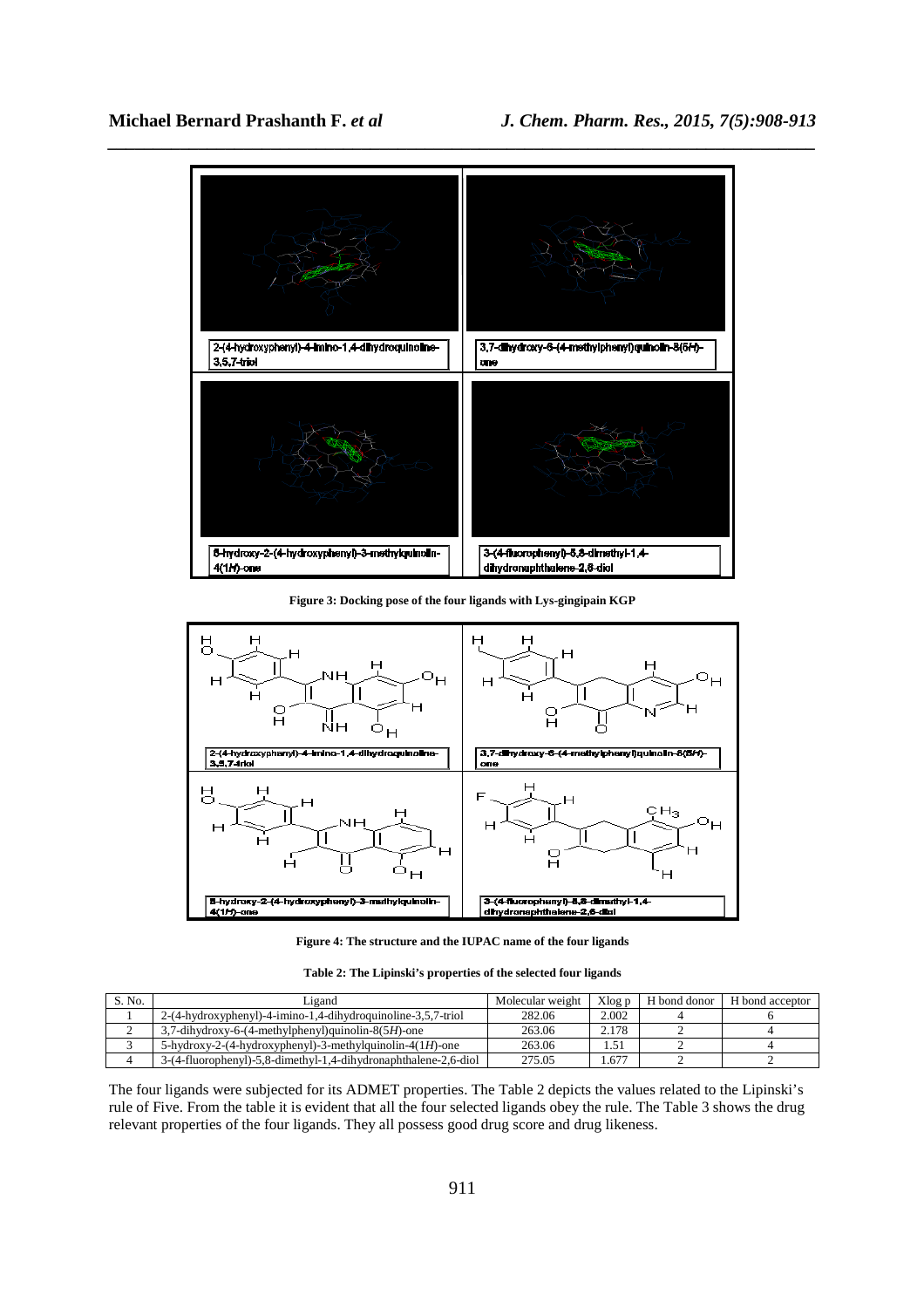| S.NO   | Ligand                                                              | Drug<br>Likeness | Drug<br>score | Mutagenic      | Tumorigenic    | Irritant       |
|--------|---------------------------------------------------------------------|------------------|---------------|----------------|----------------|----------------|
|        | 2-(4-hydroxyphenyl)-4-imino-1,4-dihydroquinoline-3,5,7-triol        | 1.33             | 0.84          | No             | N <sub>0</sub> | No             |
| ◠<br>∼ | $3,7$ -dihydroxy-6-(4-methylphenyl)quinolin-8(5H)-one               | 0.47             | 0.73          | No             | N <sub>0</sub> | N <sub>0</sub> |
|        | 5-hydroxy-2-(4-hydroxyphenyl)-3-methylquinolin-4(1H)-one            | 1.67             | 0.79          | No             | No             | N <sub>0</sub> |
|        | 3-(4-fluorophenyl)-5,8-dimethyl-1,4-dihydronaphthalene-2,6-<br>diol | 1.59             | 0.67          | N <sub>0</sub> | N <sub>0</sub> | N <sub>0</sub> |

*\_\_\_\_\_\_\_\_\_\_\_\_\_\_\_\_\_\_\_\_\_\_\_\_\_\_\_\_\_\_\_\_\_\_\_\_\_\_\_\_\_\_\_\_\_\_\_\_\_\_\_\_\_\_\_\_\_\_\_\_\_\_\_\_\_\_\_\_\_\_\_\_\_\_\_\_\_\_* **Table 3: The drug relevant properties of selected four ligands** 

The four ligands were subjected to molecular docking using AutoDock tools. The best confirmation of proteinligand docking for the four ligands were selected based its total binding energy hydrogen bonding. The Table 4 depicts the results of the molecular docking. All the four ligands showed the low binding energy with the negative values. Its best docking pose is shown in Figure 6. From the table is it is evident that all four ligands show good binding properties



**Figure 6: Docking pose of the four ligands with Lys-gingipain KGP** 

**Table 4: The results of AUTODOCK showing binding energies of four ligands** 

| S.no | Ligand                                                          | Total binding energy (kcal/mol) |  |
|------|-----------------------------------------------------------------|---------------------------------|--|
|      | 2-(4-hydroxyphenyl)-4-imino-1,4-dihydroquinoline-3,5,7-triol    | Binding Energy:<br>-8.1         |  |
|      | $3,7$ -dihydroxy-6-(4-methylphenyl)quinolin-8(5H)-one           | Binding Energy:<br>$-8.26$      |  |
|      | 5-hydroxy-2-(4-hydroxyphenyl)-3-methylquinolin-4(1H)-one        | Binding Energy:<br>$-8.59$      |  |
|      | 3-(4-fluorophenyl)-5,8-dimethyl-1,4-dihydronaphthalene-2,6-diol | Binding Energy:<br>$-8.33$      |  |